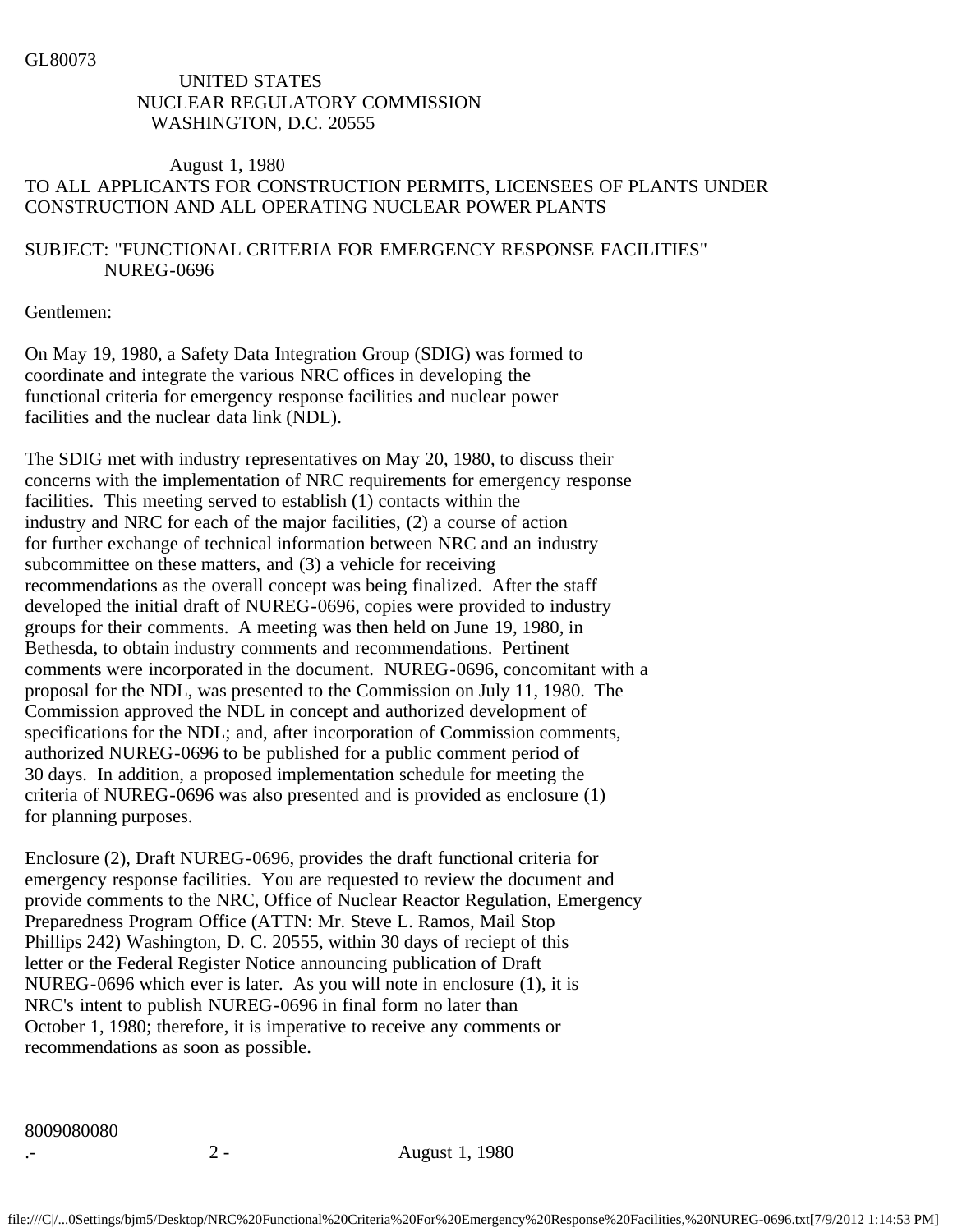In order to provide a forum for interaction between the NRC staff and licensees, workshops are being planned at NRC Inspection and Enforcement, Region I, II, and III the week of August 17, 1980. Announcement of exact times and places will be provided by Federal Register Notice.

Fur further information, please contact Mr. Warren Minners (301) 492-7581 or Mr. Steve Ramos (301) 492-8119.

Sincerely,

ORIGINAL SIGNED BY

 Darrell G. Eisenhut, Director Division of Licensing Office of Nuclear Reactor Regulation

Enclosures:

- 1. Implementation Schedule for NUREG-0696
- 2. NUREG-0696

cc w/enclosures: Service Lists FEMA FEMA Regional Advisory Committees

Page Last Reviewed/Updated Thursday, March 29, 2012Home News Releases Event Reports ADAMS Open Gov Students & Teachers Photos & Video About Us Strategic Plan Budget & Performance Perf & Accountability Rept History of the NRC Employment NRC Ethics Agency Status Contact Us Popular Documents Info Digest Factsheets & Brochures Forms Electronic Submittals NRC Reports – NUREG NRC Regulations – 10-CFR Inspection Reports Plain Writing